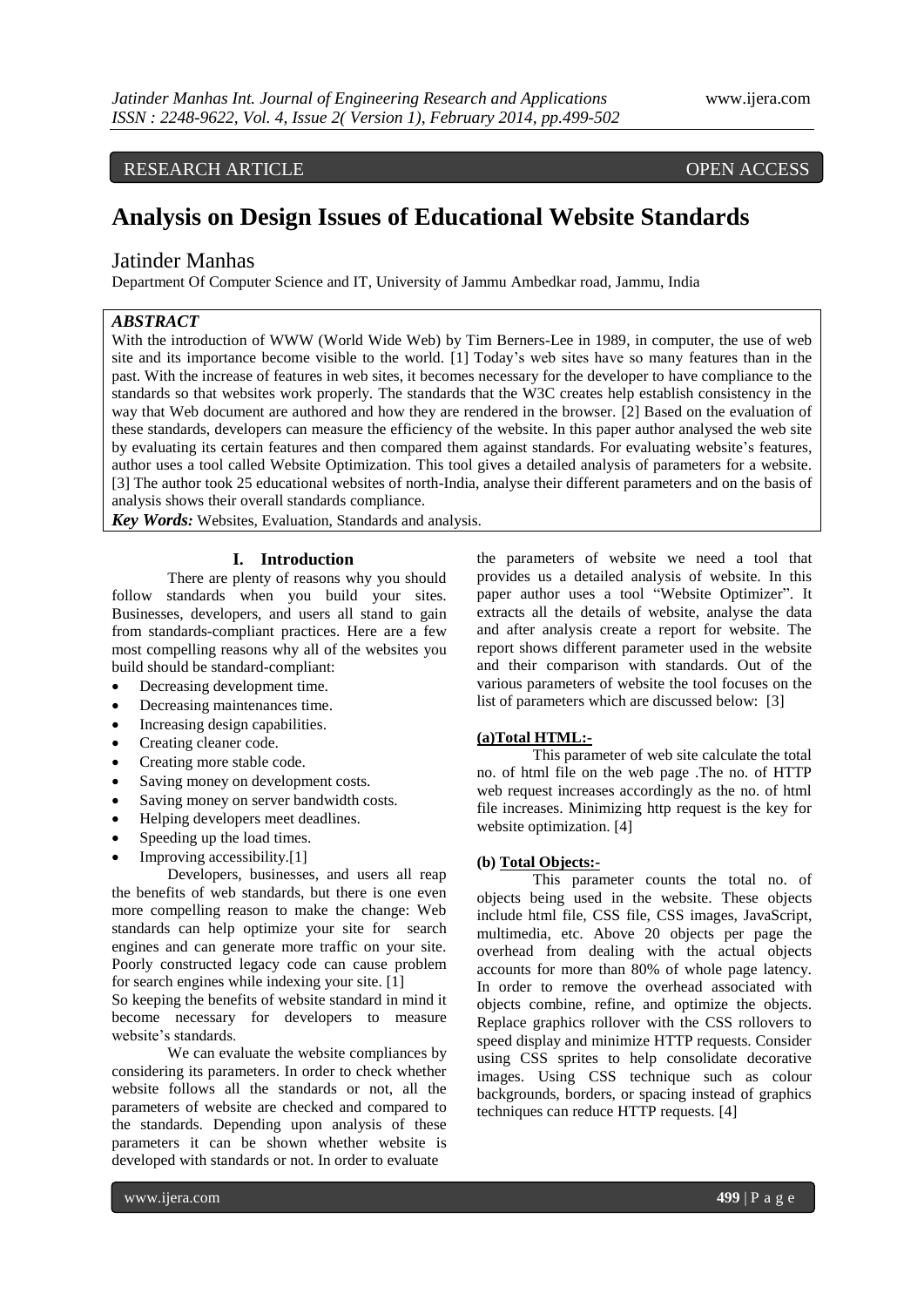#### **(C) Total Images:-**

This counts for the total Image being used in the website. It should be reduced to reasonable numbers. Recommend combining, replacing, and optimizing your graphics. Replace graphic rollover menus with CSS rollover menus to speed display and minimize HTTP requests. Consider using CSS sprites to help consolidate decorative images. Use CSS techniques such as colour backgrounds, borders, or spacing instead of graphic techniques to reduce HTTP requests. Replace graphic text headers with CSS text headers to further reduce HTTP requests. Finally, consider optimizing parallel downloads by using different hostnames to reduce object overhead. [4]

#### **(D) Total CSS:-**

It counts for the total CSS being imported in the website.

Because external CSS files must be in the HEAD of your HTML document, they must load first before any BODY content displays. Although they are cached, CSS files slow down the initial display of your page. Remember to place CSS files in the HEAD and JavaScript files at the end of the BODY to enable progressive display. [4]

#### **(E) Total Size:-**

It evaluates the overall size of the website by calculating the total size of all the objects being used in the website. In order to achieve good response time for website we should consider reducing size of website. For example consider reducing total page size to less than 100K to achieve sub 20 second response times on 56K connections. [4]

#### **(E) Total Script:-**

It counts the total number of external script files being used in the website. Consider reducing this to one or two. Combine, refactor, and minify to optimize your JavaScript files. Ideally you should have one on your pages. Consider suturing JavaScript files together at the server to minimize HTTP requests. Placing external JavaScript files at the bottom of your BODY, and CSS files in the HEAD enables progressive display in XHTML web pages.  $[4]$ 

#### **(E) HTML Size:-**

The total size of HTML file is calculated here. This size should be minimized as far as possible.HTML size should be such that it will not affect the average time user are willing to wait for a page to display(10 sec). [4]

#### **(E) Image Size:-**

It calculates the total size of your images on the website. It should not be over 100k. Consider switch graphic formats to achive smaller file sizes (from JPEG to PNG for example). Finally, substitute CSS techniques for graphics techniques to create colored borders, backgrounds, and spacing. [4]

#### **(E) Script Size:-**

This parameter evaluates the total size of all external script of your website. The total size of the external script should be less than 8K. [4]

#### **(E) CSS Size:-**

The size of all the external CSS which is used in the website is calculated in this parameter. The total CSS size should be less than 8K. [4]

## **(E) MULTIM Size:-**

This parameter counts for the size of all the external multimedia being used in the website. This should be less than 10K. [4]

## **II. Methodology**

The process of measuring overall website's standards-compliance involves two steps:

First, check all the parameters used in the website and secondly compare those parameter's standards with the pre-defined standards for each parameter.

The author took twenty five different educational website of North- India and evaluates different parameters for each site. The tool Website Optimizer gives us a deep down analysis of these websites depending upon the parameters used in the website and after analysing the results overall compliance of websites to the standards are shown.

#### **III. Analysis**

The author took 25 different educational websites of North-India given in table 1.0. Each website is analysed by the tool and their parameters are measured according to the standards defined by W3C. The author uses two symbols in table 1.0, which denote whether the parameter used in the website follows the standard or not. If cell following the website name under any parameter column contains symbol "X", it shows that parameter used in website does not follow the standards completely. On the other hand symbol "Y" denotes that the parameter completely follows the standards. The last column of table 1.0, Overall compliance checks all the parameters value and gives a website's overall compliances to standards in %age. i.e., if all the cell following the website name contain symbol "X" than overall compliance contain Value 0% .Otherwise if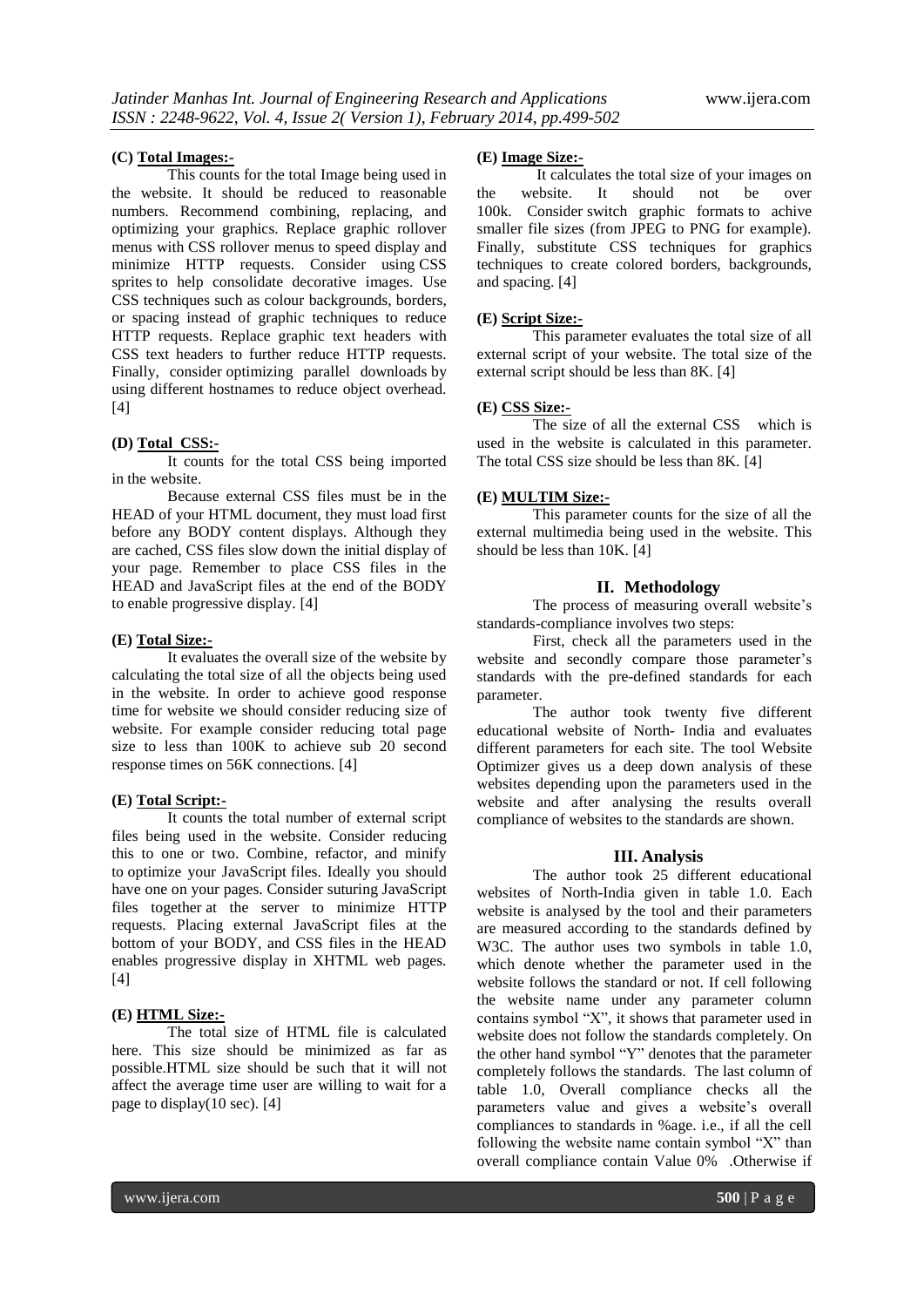all the cell contain symbol "Y" the overall compliance value will be 100%, showing that website follows the standard completely. The chart representation of overall compliance column data for 25 websites in figure 1.0., shows the diversion from standards in the websites.

Figure 1.1 gives the chart representation of data of the table 1.0. In figure 1 website's %age of compliance to standard are shown for each of eleven parameters. For instance to represent the data for total-HTML parameter we check value of all the cells in the column of total-HTML parameter. Like in Table 1.0 all the cells in column total-HTML have value of "Y", representing that all the 25 websites confirms to the standard for such parameter. Similarly, the data for other parameter are also represented.

**Chart rep. of overall compliance column data.**



Figure 1.0

| Website name     |                             | Total                   | <b>Total</b>            | <b>Total</b>            | <b>Total</b>            | <b>Total</b>            | Total                   | <b>HTML</b>  | Image                   | <b>Script</b>           | <b>CSS</b>              | <b>Multim</b>           | Over   |
|------------------|-----------------------------|-------------------------|-------------------------|-------------------------|-------------------------|-------------------------|-------------------------|--------------|-------------------------|-------------------------|-------------------------|-------------------------|--------|
|                  |                             | <b>HTML</b>             | <b>Objects</b>          | <b>Images</b>           | $\overline{\text{CSS}}$ | <b>Size</b>             | <b>Script</b>           | <b>Size</b>  | <b>Size</b>             | <b>Size</b>             | <b>Size</b>             | <b>Size</b>             | all    |
|                  |                             |                         |                         |                         |                         |                         |                         |              |                         |                         |                         |                         | comp   |
|                  |                             |                         |                         |                         |                         |                         |                         |              |                         |                         |                         |                         | liance |
| 1.               | www.jammuuniversity.co      | Y                       | $\mathbf{x}$            | $\mathbf{X}$            | Y                       | $\mathbf{X}$            | $\mathbf X$             | $\mathbf{x}$ | $\mathbf X$             | $\mathbf{X}$            | Y                       | $\mathbf X$             | 27%    |
|                  | m                           |                         |                         |                         |                         |                         |                         |              |                         |                         |                         |                         |        |
| $\overline{2}$ . | www.kashmiruniversity.in    | Y                       | $\mathbf X$             | $\mathbf X$             | Y                       | $\mathbf X$             | Y                       | Y            | $\mathbf X$             | Y                       | $\mathbf{Y}$            | Y                       | 63%    |
| 3.               | www.sharda.ac.in            | Y                       | $\mathbf X$             | $\mathbf X$             | $\mathbf X$             | $\mathbf X$             | X                       | $\mathbf X$  | $\mathbf X$             | $\mathbf X$             | $\mathbf X$             | $\mathbf Y$             | 63%    |
| 4.               | www.jkpsc.com               | Y                       | Y                       | Y                       | Y                       | Y                       | Y                       | Y            | Y                       | X                       | Y                       | Y                       | 90%    |
| 5.               | www.nsdcudaan.com           | Y                       | $\mathbf{Y}$            | Y                       | Y                       | $\overline{\mathbf{Y}}$ | Y                       | Y            | Y                       | Y                       | $\mathbf{X}$            | $\mathbf Y$             | 90%    |
| 6.               | www.ikssb.nic.in            | Y                       | $\mathbf X$             | X                       | Y                       | $\mathbf X$             | Y                       | Y            | X                       | Y                       | Y                       | Y                       | 63%    |
| 7.               | www.ptu.ac.in               | Y                       | $\mathbf X$             | $\mathbf{X}$            | $\mathbf{X}$            | $\mathbf{X}$            | $\mathbf{X}$            | $\mathbf{X}$ | $\mathbf{X}$            | $\mathbf{X}$            | $\mathbf{X}$            | Y                       | 18%    |
| 8.               | www.amitv.edu               | Y                       | $\mathbf X$             | $\mathbf X$             | Y                       | $\mathbf X$             | $\mathbf X$             | Y            | X                       | X                       | Y                       | $\mathbf X$             | 36%    |
| 9.               | www.dituniversity.edu.in    | Y                       | $\overline{\mathbf{X}}$ | $\mathbf X$             | $\mathbf X$             | $\overline{\mathbf{X}}$ | $\mathbf X$             | $\mathbf X$  | $\mathbf X$             | $\mathbf X$             | $\mathbf X$             | $\mathbf Y$             | 18%    |
|                  | 10. www.dknmu.org           | Y                       | $\mathbf X$             | $\mathbf X$             | X                       | $\mathbf X$             | $\mathbf X$             | Y            | X                       | X                       | $\mathbf X$             | Y                       | 27%    |
|                  | 11. www.chitkara.edu.in     | Y                       | $\overline{\mathbf{X}}$ | $\mathbf X$             | $\mathbf X$             | $\mathbf X$             | $\mathbf X$             | Y            | $\mathbf X$             | $\mathbf X$             | Y                       | $\mathbf Y$             | 36%    |
|                  | 12. www.pcte.edu.in         | Y                       | $\overline{\mathbf{X}}$ | $\overline{\mathbf{X}}$ | $\mathbf X$             | $\overline{\mathbf{X}}$ | $\overline{\mathbf{X}}$ | $\mathbf X$  | $\mathbf X$             | $\overline{\mathbf{X}}$ | $\overline{\mathbf{X}}$ | $\overline{\mathbf{Y}}$ | 18%    |
|                  | 13. www.seglko.org          | $\mathbf{Y}$            | $\mathbf X$             | $\mathbf X$             | Y                       | $\overline{\mathbf{X}}$ | $\mathbf X$             | $\mathbf{X}$ | $\mathbf X$             | $\mathbf{X}$            | Y                       | $\mathbf Y$             | 36%    |
|                  | 14. www.sachdevagroup.co.in | Y                       | $\overline{\mathbf{X}}$ | $\mathbf X$             | Y                       | $\mathbf X$             | Y                       | Y            | Y                       | $\mathbf X$             | Y                       | $\mathbf Y$             | 63%    |
|                  | 15. www.bgsbuniversity.org  | Y                       | $\mathbf X$             | Y                       | Y                       | Y                       | $\mathbf X$             | Y            | Y                       | $\mathbf{X}$            | Y                       | $\mathbf X$             | 63%    |
|                  | 16. www.skuast.org          | $\overline{\mathbf{Y}}$ | $\overline{\mathbf{X}}$ | $\overline{\mathbf{X}}$ | $\overline{\mathbf{X}}$ | $\overline{\mathbf{X}}$ | $\overline{\mathbf{Y}}$ | $\mathbf Y$  | $\mathbf Y$             | $\overline{\mathbf{X}}$ | $\overline{\mathbf{Y}}$ | Y                       | 54%    |
|                  | 17. www.lpu.in              | Y                       | $\overline{\mathbf{X}}$ | $\overline{\mathbf{X}}$ | Y                       | $\overline{\mathbf{X}}$ | $\overline{\mathbf{X}}$ | Y            | $\overline{\mathbf{X}}$ | $\overline{\mathbf{X}}$ | $\mathbf{Y}$            | $\overline{\mathbf{Y}}$ | 45%    |
|                  | 18. www.rmlau.ac.nic        | Y                       | $\overline{\mathbf{X}}$ | $\overline{\mathbf{Y}}$ | Y                       | $\overline{\mathbf{X}}$ | $\overline{\mathbf{X}}$ | Y            | $\overline{\mathbf{X}}$ | $\overline{\mathbf{X}}$ | $\overline{\mathbf{X}}$ | $\overline{\mathbf{X}}$ | 36%    |
|                  | 19. www.hau.ernet.in        | Y                       | $\mathbf X$             | $\overline{\mathbf{X}}$ | $\mathbf X$             | $\overline{\mathbf{X}}$ | X                       | $\mathbf{X}$ | $\mathbf X$             | $\mathbf X$             | $\mathbf{X}$            | $\overline{\mathbf{Y}}$ | 18%    |
|                  | 20. www.jnu.ac.in           | Y                       | $\mathbf X$             | $\overline{\mathbf{X}}$ | $\mathbf X$             | $\mathbf X$             | $\overline{\mathbf{X}}$ | Y            | $\mathbf X$             | $\mathbf X$             | $\mathbf Y$             | $\overline{\mathbf{Y}}$ | 36%    |
|                  | 21. www.dbrau.ac.in         | Y                       | $\mathbf X$             | $\mathbf X$             | Y                       | $\overline{\mathbf{X}}$ | Y                       | $\mathbf{X}$ | $\mathbf X$             | $\mathbf{X}$            | Y                       | $\mathbf X$             | 36%    |
|                  | 22. www.kunanital.ac.in     | Y                       | $\mathbf{X}$            | $\mathbf X$             | $\mathbf{X}$            | $\mathbf X$             | $\mathbf X$             | Y            | $\mathbf X$             | $\mathbf{X}$            | $\mathbf X$             | Y                       | 27%    |
|                  | 23. www.uniraj.ac.nic       | Y                       | Y                       | Y                       | $\mathbf X$             | Y                       | Y                       | Y            | Y                       | Y                       | Y                       | Y                       | 90%    |
|                  | 24. www.allduniv.ac.in      | Y                       | $\mathbf X$             | $\mathbf X$             | $\mathbf X$             | $\mathbf X$             | $\overline{\mathbf{X}}$ | $\mathbf{X}$ | $\mathbf X$             | $\mathbf X$             | $\mathbf X$             | $\mathbf Y$             | 18%    |
|                  | 25. www.bhu.ac.in           | $\mathbf Y$             | $\mathbf X$             | $\mathbf X$             | Y                       | $\mathbf X$             | $\mathbf X$             | $\mathbf{Y}$ | $\mathbf X$             | $\mathbf X$             | $\overline{\mathbf{X}}$ | $\mathbf Y$             | 36%    |

**Data collected by analysing 25 educational websites of North-India.**

**Table 1.0 [4]**

**Chart analysis:**

www.ijera.com **501** | P a g e